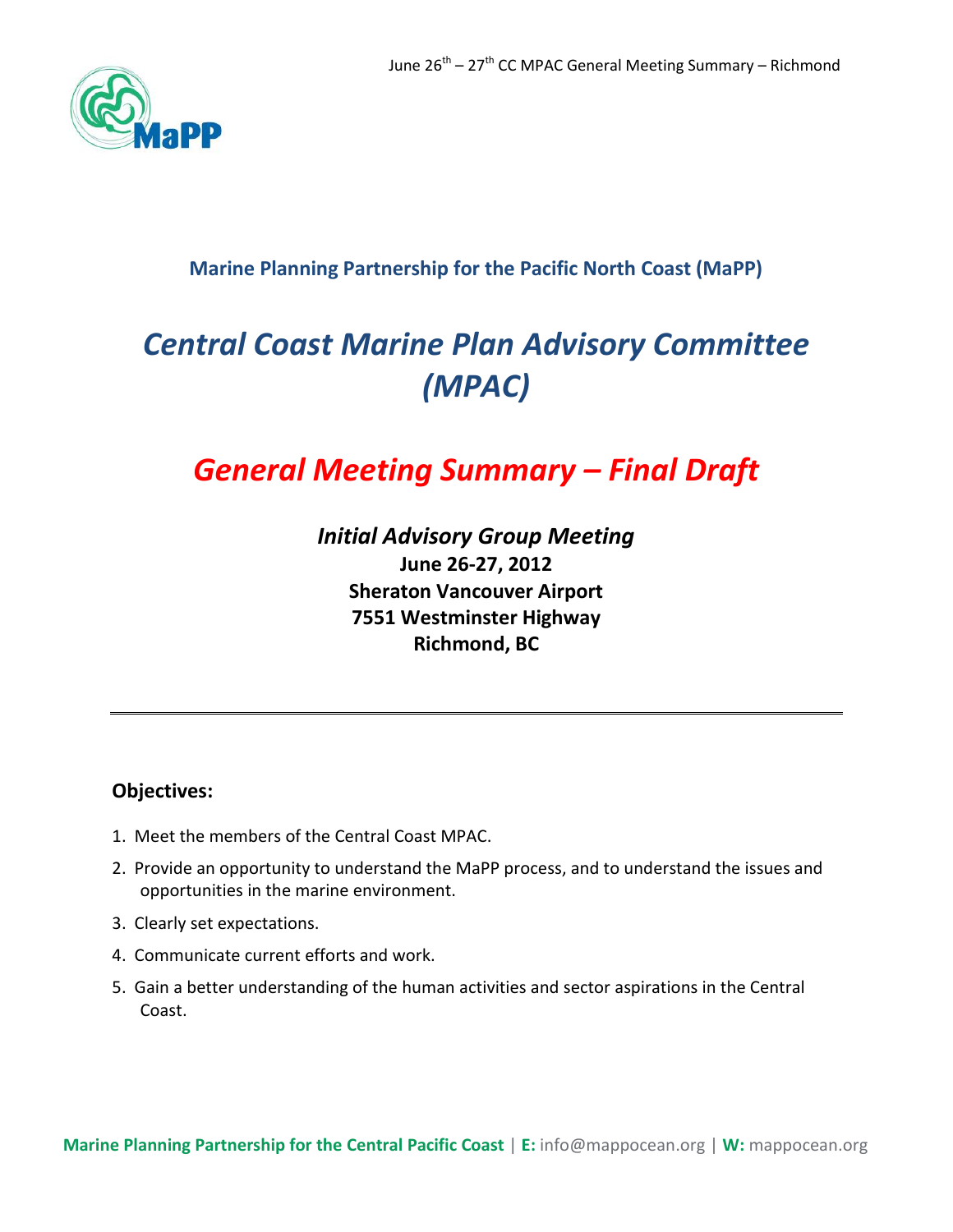## **Attendance:**

MPAC Members:

Evan Loveless – Commercial Tourism (Day 2 only) Diana Chan – Marine Conservation Anne Salomon – Marine Academic (Day 1 only) Warren Warttig - Coastal Forestry Mike Pfortmueller – Commercial Recreational Fisheries Jim McIsaac – Commercial Fisheries

MPAC Alternates:

Jessica McIlroy – Renewable Energy (Part of day 1) Fraser Koroluk – Commercial Tourism Hans Granander – Coastal Forestry Karin Bodtker – Marine Conservation David Stevenson – Marine Academic Les Neasloss – Finfish Aquaculture

## MaPP

Ken Cripps – MaPP Central Coast Co-Lead, Central Coast First Nations Gord McGee – MaPP Central Coast First Nations Technical Planner Sally Cargill – MaPP Central Coast Co-Lead, Ministry of Forests, Lands, and Natural Resource Operations Charlie Short - MaPP Marine Coordination Team, Ministry of Forests, Lands, and Natural Resource Operations Laura Feyrer - Ministry of Forests, Lands, and Natural Resource Operations Marjan Bagheri - Ministry of Forests, Lands, and Natural Resource Operations Steve Diggon – MaPP Marine Coordination Team, Coastal First Nations Great Bear Initiative (Day 1 only) Fiona Kilburn – MaPP Administrative and Financial Assistant Jo Smith – MaPP Science Coordinator

Special Guests

Frank Brown – Coastal First Nations Great Bear Initiative (Part of day 1) - traditional welcome

Regrets: Paul Kariya, Member for Renewable Energy Sid Keay, Alternate Member for Commercial Recreational Fisheries Ian McAllister, Member for Conservation Roberta Stevenson, Member for Shellfish Aquaculture Richard Opala, Member for Finfish Aquaculture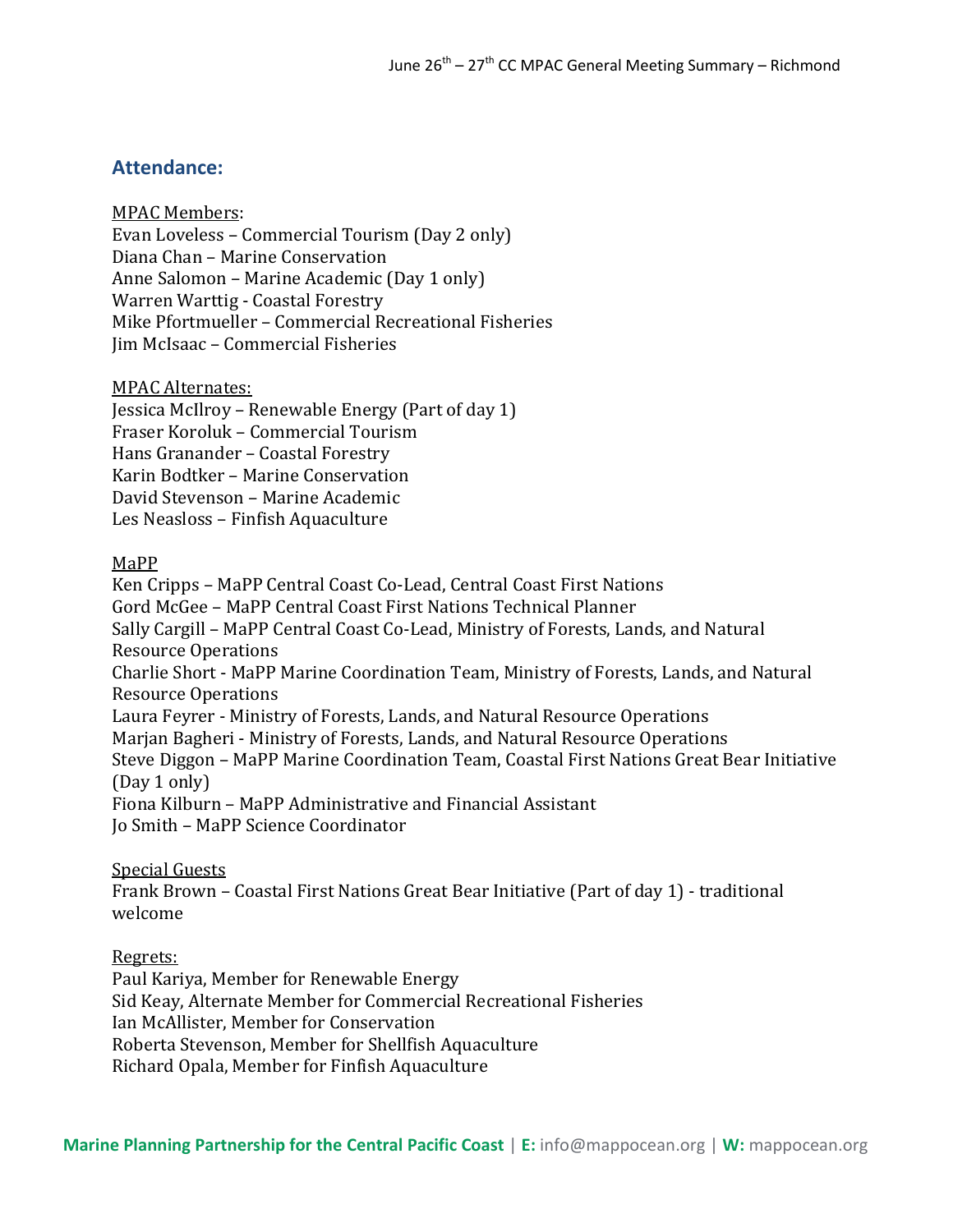# **Day 1**

## **Welcome and Opening:**

- Chief Frank Brown provided a welcome on behalf of First Nations
- Charlie Short provided a welcome on behalf of the Province, MaPP Working Group and MaPP Marine Coordination Team.
- Charlie Short reviewed agenda.
- Introductions of all the participants.

## **Introduction to MaPP**

- Background of MaPP and accomplishments to date.
- Key agreements including First Nations and B.C. Letter of Intent.
- MaPP organization.
- Review of broader area of MaPP and the four sub-regions refer to website for maps
- Boundaries are reflective of both political boundaries and First Nation territories and claims. Provincial jurisdictional boundaries include inland waters and between the 'jaws of land' using the head land to head land rule. The PNCIMA boundary is different due to federal jurisdiction.

## Discussion Items

- Discussion around the science advisory committee (SAC) and its members. Clarification about the communication process between this group and SAC and that future questions to SAC will be framed and posed as a group.
- Discussion around identifying areas, plants and data gaps in the process and existing opportunities to fill those data gaps (e.g. research by students, existing data inventory).
- Clarification on how to best communicate with the science advisory committee questions.

## Action Item

 **ACTION:** Change governance slide to show arrows go each way (Province and First Nations and to add SAC)

## **MaPP and Central Coast Linkages to other Initiatives**

## **Central Coast Indigenous Resource Alliance**

• First Nations Marine Planning in the Central Coast.

## Discussion Items

- It was noted that the TEK and SE studies for all four nations are available for review at: [www.ccira.ca.](http://www.ccira.ca/)
- Ken Cripps offered to share the Central Coast marine plan with the group. He noted that he is not sure whether the individual nations will share their marine plans.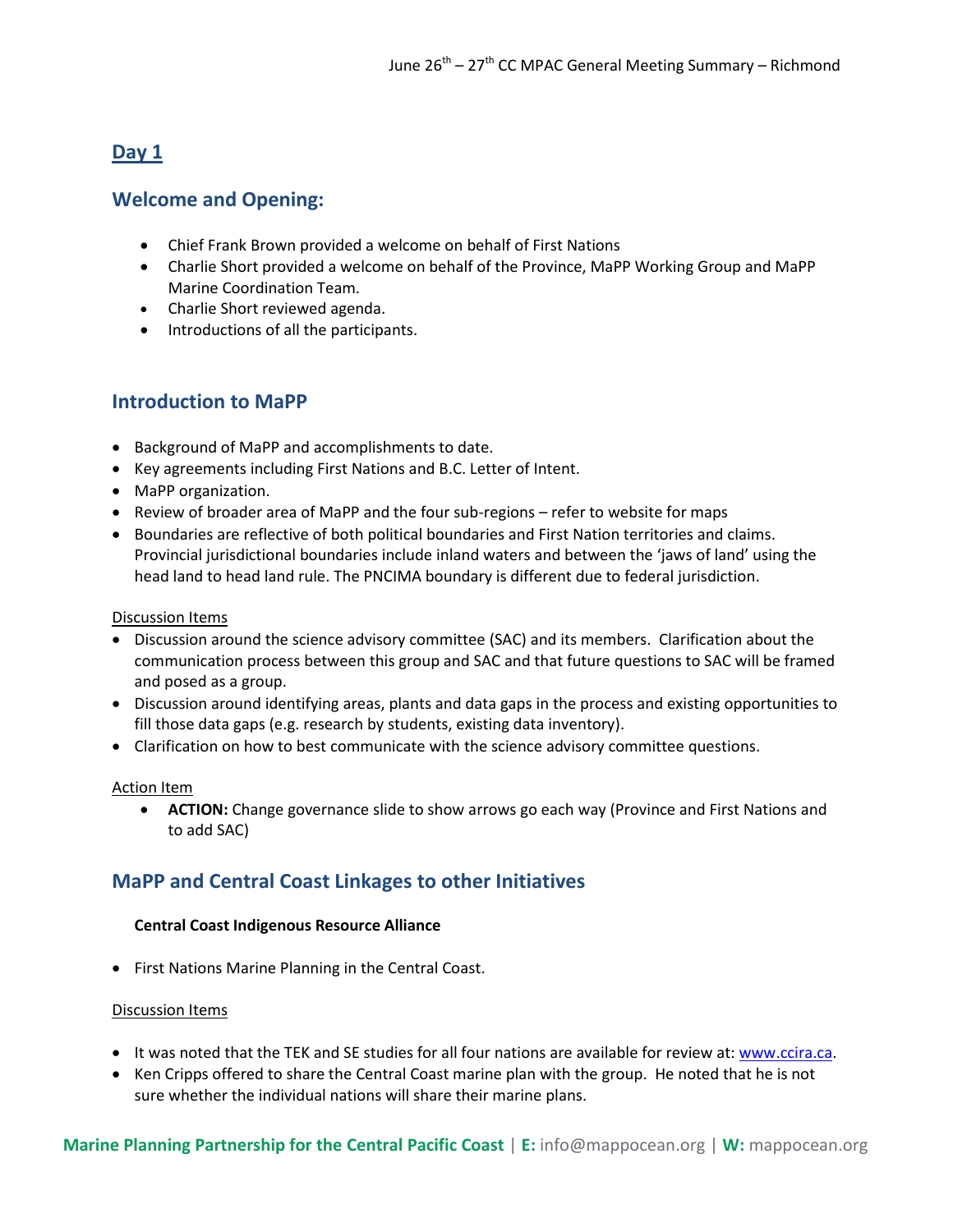## **Province of British Columbia**

• Relationship between current and past marine and land use planning processes and MaPP.

## Discussion Items

- Discussion around existing legislation and whether the MaPP process can be backed up.
- Noted that the risk analysis tools are not available yet.
- Discussion around the planning team's ability to get the work done within the specific timeframe.
- Questions around where local governments fit into the broader governance structure. It was communicated that local government was invited to participate but weren't able to attend today's meeting. It was also noted that based on previous land use planning, the local government is represented by the Province of B.C. We are looking to have the local government here to get a better understanding of the local issues.

#### Action Items

- **ACTION:** To confirm Forestry reps for other sub-regions with Hans.
- **ACTION:** Presentations to be sent to the group in pdf including the summary notes.

## **Role of Advisory Group and Meeting Schedule Review**

- Overview of the roles and expectations for the MPAC, based on the CC MPAC terms of reference.
- Review of concerns and questions about the MaPP process and the role of the committee.

## Discussion Items

- Confirmed the terms of reference as final draft but noted that if certain things are not working we can look back and rectify.
- Meeting procedures piece: It was stressed by some members that items or advice from previous meetings that require follow up should be open to a discussion or update in the next meeting. Specifically, has the advice been heard, and is it being acted upon, etc.
- Roles and responsibility piece in the terms of reference refers to how the broader MaPP process is laid out. MaPP communications consultant responsible for public communication.
- Was identified that an "advice log" would be maintained, and made available for review throughout the planning process. It will be a part of the agenda at every meeting.
- It was clarified that members at the meeting are free to discuss MaPP process with their stakeholders.
- It was communicated that we would like alternates and members to have a discussion prior to providing advice. It is preferred that advice be provided by member, however, we will also take advice directly from alternates.
- Discussion around the process for the advice log. It was articulated that this committee doesn't necessarily need to come to a consensus on advice.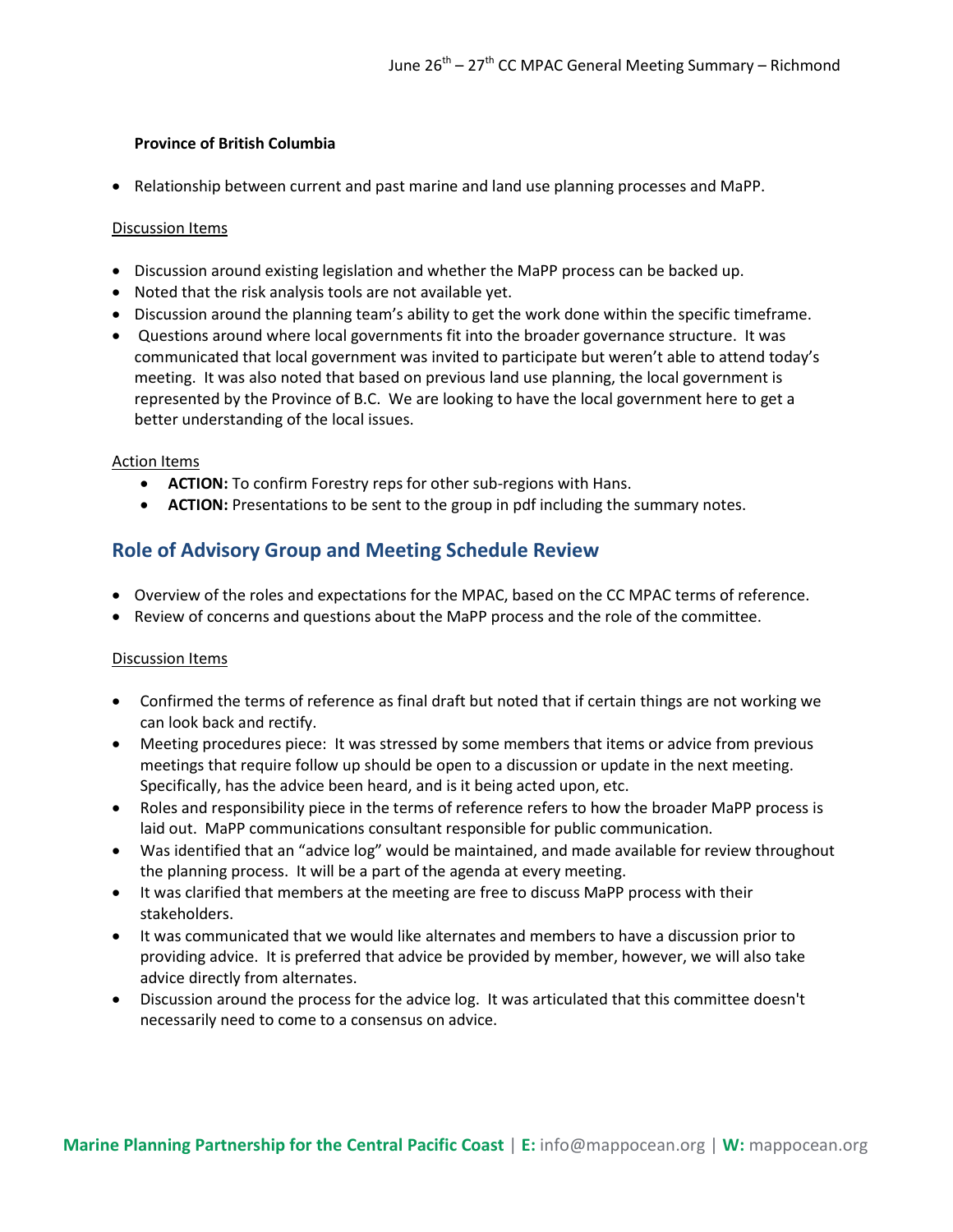## Action Items

 **ACTION:** MaPP (Fiona) to provide link to provincial policy on planning - in terms of providing advice etc.

## **Building Understanding**

- What would an effective Central Coast Marine Plan look like to you?
- What are the current opportunities and challenges that you see?

## Discussion Items

- Suggested that former background on planning (eg. LRMP) can be useful for this process.
- Stress was placed on doing good planning, that is effective and not so overly complicated as to create more goals than can actually be achieved.
- Concern was expressed that the federal government and local government were not present, and how this might impact what the plan can accomplish.
- Communicated that this is an opportunity to build relationships between different sectors, people involved on the coasts and the Government of B.C. It also allows for time to build solutions which is valuable in the long term.
- Talked about a plan that's regularly evaluated and includes input by local government and First Nations.
- Concern around data collection being trustworthy.
- Assuring that First Nations views are addressed accordingly.
- Making sure that the plan has a strong implementation component with clear direction from different government agencies while collaborating to make this plan happen. Discussion around establishing an effective plan that everybody around the table has bought into.
- It was suggested that a data sharing place could be helpful as a kind of repository with research and information available for public to access.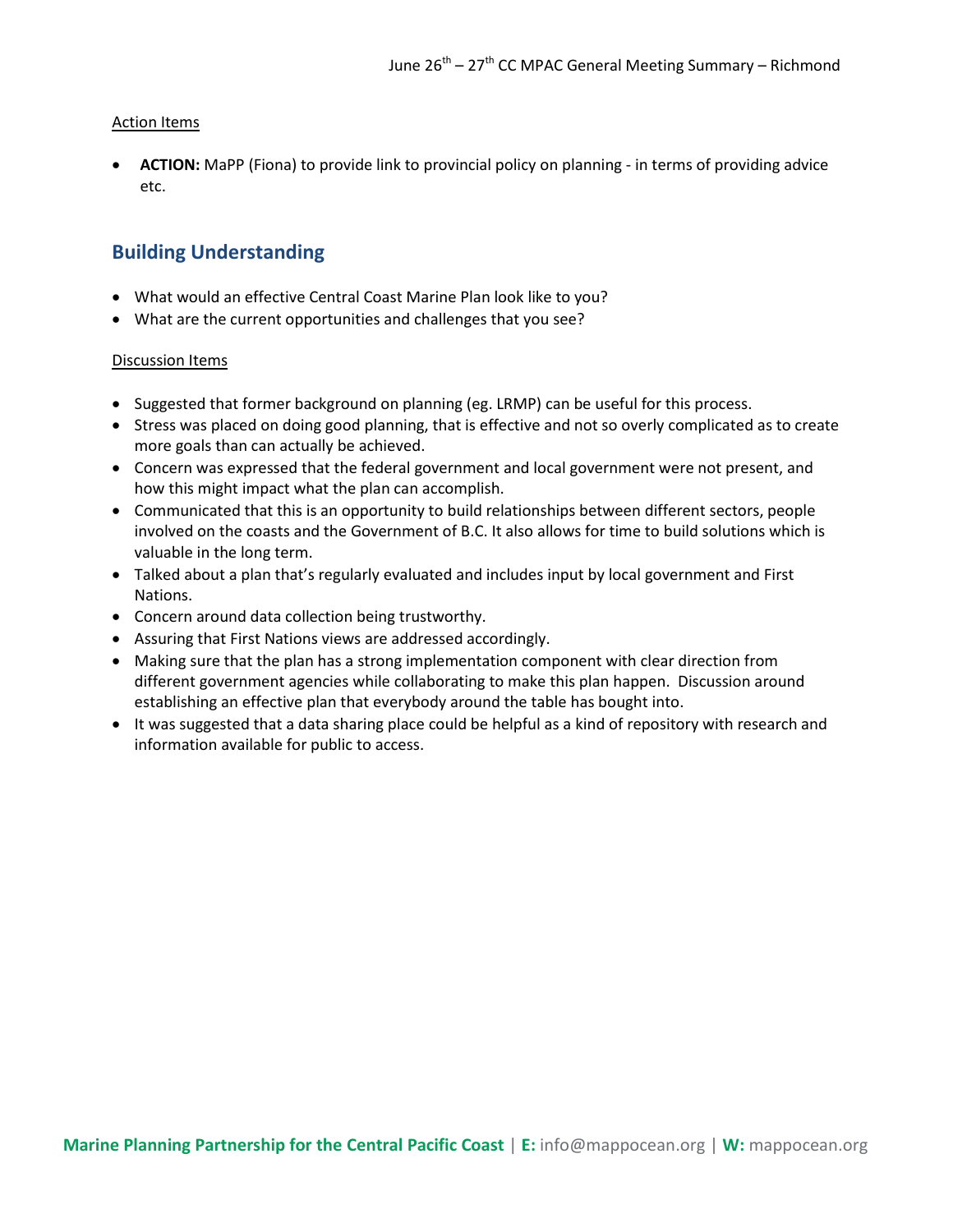# **Day 2**

# **Ecosystem Based Management (EBM) Definition and Principles**

- Overview of ecosystem based management.
- Definition and principles adopted from previous planning work, mainly PNCIMA.

## Discussion Items

- Historically sectors have been managed individually, with a sector-specific scope in mind and not much integration involved. EBM encourages the integration of all sectors, and is how this approach is different to what we would otherwise do.
- We will review previous work done on EBM measurements and indicators for possible application to our process and outputs and how they relate to the interest represented on this committee.
- Adaptive management is a component, but has not yet been defined for this process in terms of monitoring and timelines.

# **Draft Plan Topics**

 Overview of the MaPP outputs currently under consideration for inclusion in the MaPP planning process.

## Discussion Items

- Clarification that the initiative will not singularly address marine transportation, fisheries, national security/defence on their own, because they are outside of the jurisdiction of the provincial government. There will be acknowledgement of the existence of these activities when looking at topics such as cumulative impacts and socio-economic activities.
- Relationship between sub-regional outputs and the larger regional framework.
- Marine protection BC/CAN MPA network (refers to draft version of the fed/prov document) This work may identify new MPA boundaries or modify existing boundaries or new measures to existing boundaries; includes protection for eco-systems and people.
- Broadening the fisheries marketing opportunities to tourism and other 'branding' possibilities
- Clarification was sought on what tenures would be addressed shore-based only or also marine?

## Advice Given

- Concerns around marine infrastructure and marine pollution look for early wins on strategies
- Provide marine classification systems available.